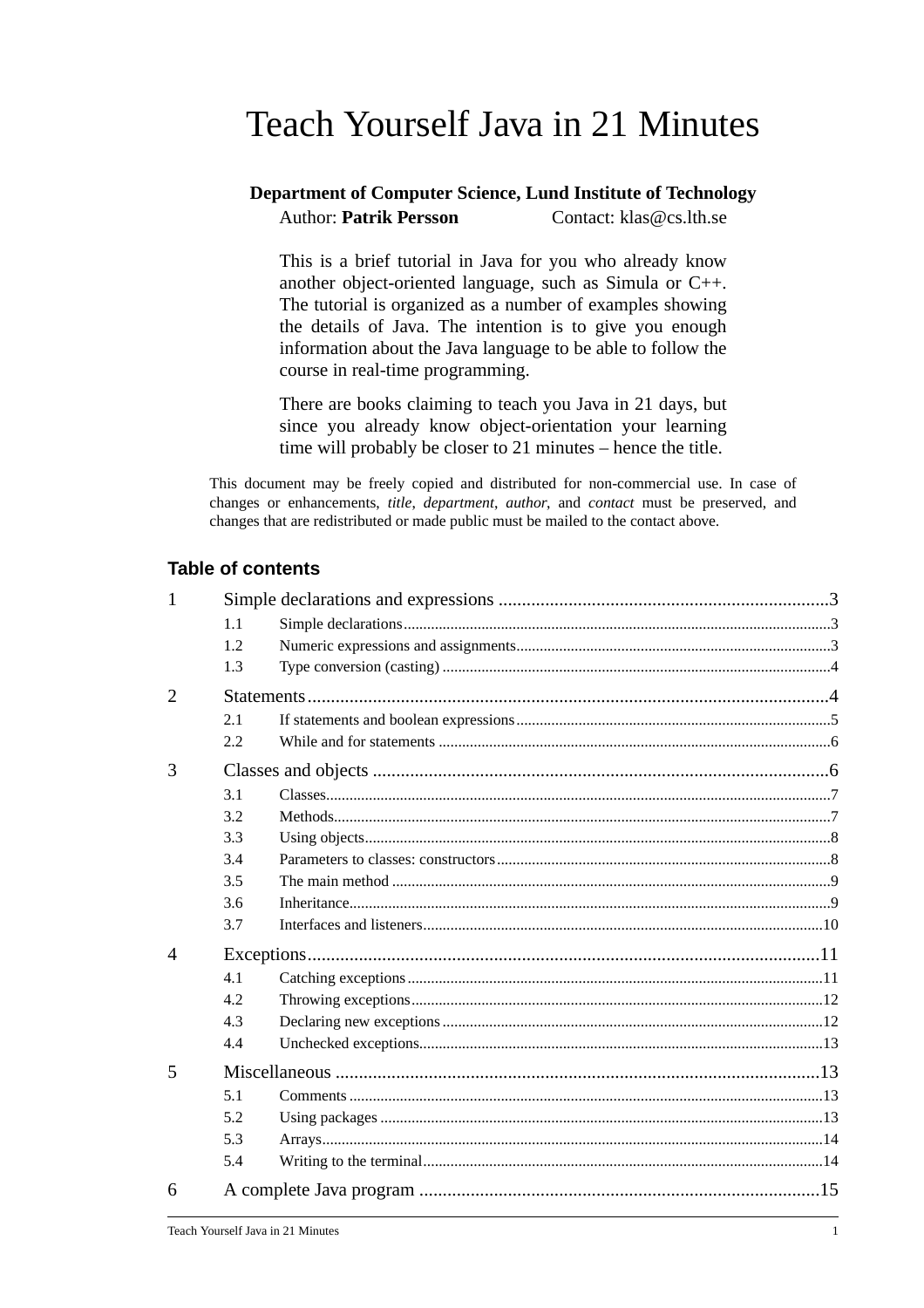#### **What is Java, and why?**

The Java programming language was developed at Sun Microsystems and originally became popular as a language for Internet applications (applets). Such applets are embedded within WWW pages and executed in the user's browser. A special format called *byte code* is used instead of ordinary machine code, and by using a special Java interpreter program that code can be executed on any computer. Such an interpreter is called a Java Virtual Machine (JVM) and is available for most modern computer systems.

(There is nothing about the Java language itself that enforces the byte code technique – there are actually some compilers who generate real machine code, known as native code, directly.)

The Java language is not limited to Internet applications. It is a complete general objectoriented language and can be used to develop many kinds of applications. Although the syntax of Java is very similar to that of C++, many complicated and error-prone features of C++ have been removed. The result can be described as a Simula with C++ syntax.

Sun Microsystems (who created the Java language) provide free tools for developing Java software. The Java home page <http://java.sun.com> has links to Java compilers for most computer systems (such as Unix and Microsoft Windows), as well as a lot of documentation. It is possible to download a Java compiler and use it for free.

#### **Compiling and running Java programs**

In Java, every source file usually contains exactly one class. The file must have the same name as the class; a class named TurtleMaze would be stored in the source file TurtleMaze.java. This source file can then be compiled using the javac compiler:

% javac TurtleMaze.java

The output of the compiler is a file with the same name as the source file, but with the extension .class instead of .java (i.e., TurtleMaze.class in the above example). That class file contains the byte code mentioned earlier, so it cannot be executed right away. Instead it is executed using the JVM (byte code interpreter) as follows:

% java TurtleMaze

This command loads the TurtleMaze class and executes its main method (that is, starts the program). If the TurtleMaze class in turn uses other classes, these are loaded automatically when needed.

Since every class should be in its own file, several files can need to be recompiled at the same time. The javac compiler has a special option -depend to compile all files that depend on a particular file. The command

% javac -depend TurtleMaze.java

will compile not only TurtleMaze.java, but also all changed files it depends upon.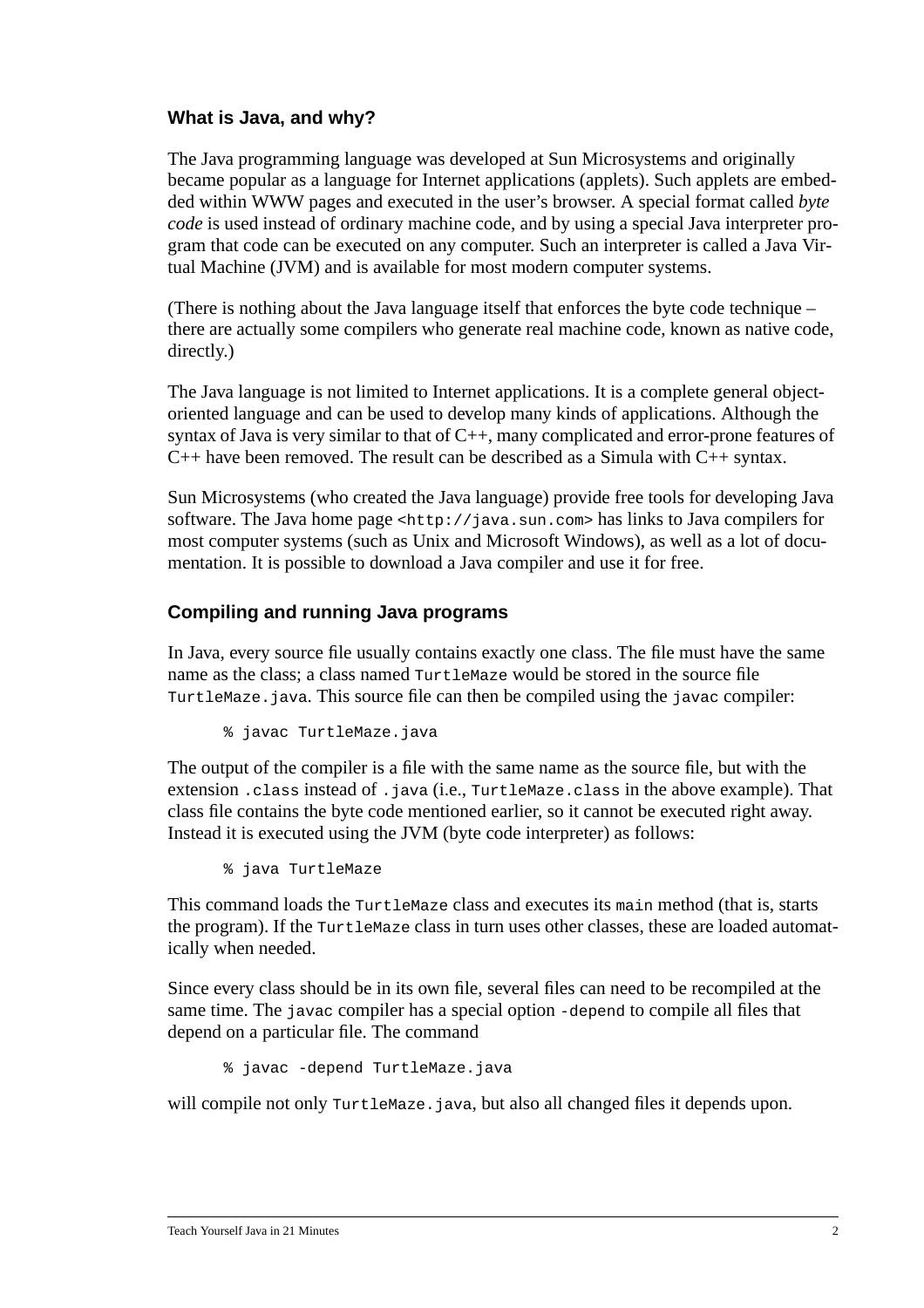#### **Finding out more about Java**

Many details of the Java language have been left out in this tutorial. If you want to know more about the Java programming language, refer to one of the following sources:

- **•** Per Holm: *Objektorienterad programmering och Java*. Studentlitteratur, 1998.
- **•** Mary Campione and Kathy Walrath: *The Java Tutorial* (second edition). Addison-Wesley, 1998. Also available on WWW: <http://java.sun.com/docs/books/tutorial/index.html>.
- **•** Ken Arnold and James Gosling: *The Java Programming Language* (second edition). Addison-Wesley, 1998.
- Sun Microsystems: Java Technology Home Page: <http://java.sun.com>. Includes detailed documentation about the Java class libraries.

If you have a question about Java which this short tutorial does not answer, feel free to ask any of the teachers in your course.

## **1 Simple declarations and expressions**

This section shows how to declare and use variables of the simple types, such as integers or booleans. Declarations and uses of object references are shown in [Section 3 on page 6.](#page-5-0)

Note that declarations and statements can be mixed freely (in contrast to Simula and Pascal).

### **1.1 Simple declarations**

Java supports the usual set of simple types, such as integer, boolean, and real variables. Here are a few of the most common ones:

```
int m, n; // Two integer variables
double x, y; // Two real coordinates
boolean b; // Either 'true' or 'false'
char ch; // A character, such as 'P' or '@'
```
#### **1.2 Numeric expressions and assignments**

Numeric expressions are written in much the same way as in other languages.

```
n = 3 * (5 + 2);
x = y / 3.141592653n = m <sup>8</sup> 8; // Modulo, i.e. n is now (m mod 8)
b = true;
ch = 'x;
```
Note: the assignment is written using  $\div$  as opposed to  $\div$   $\div$  in many other languages. Another symbol, '==', is used to compare two values to each other (see Se[ction 2.1 on](#page-4-0) [page 5\)](#page-4-0). If you try to compare two values using '=' you will get an error.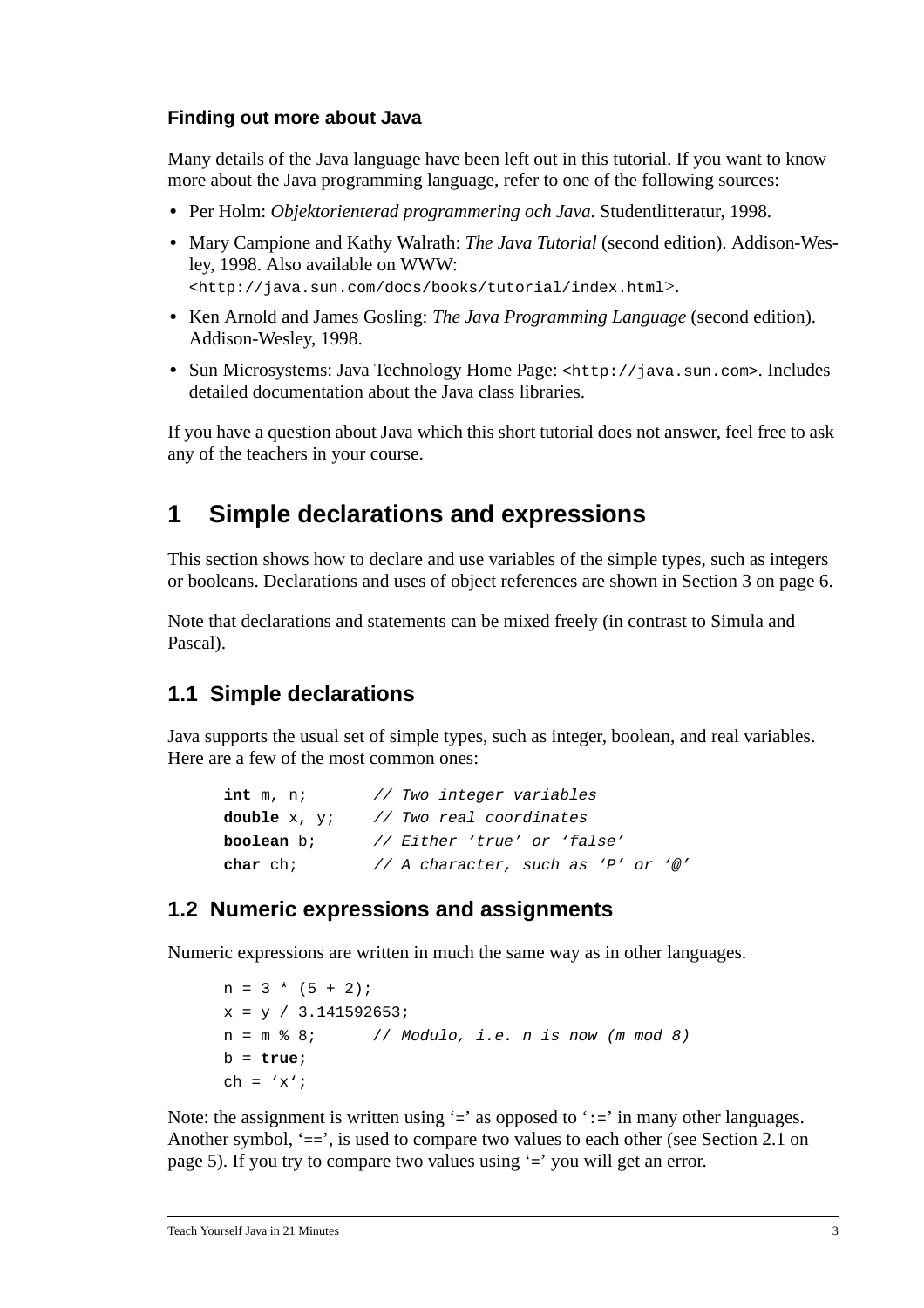It is possible to assign a variable an initial value directly when declaring it. Example:

```
double f = 0.57;
boolean flag = true;
```
Unlike Simula, the initial value of a local variable is undefined (unless, of course, an initial value is explicitly given as just shown).

#### **Pitfall: differences between integer and real division**

The Java division operator  $('')$  can actually mean two different things: real division for real numbers, and integer division for integers. Usually this is not a problem, but it can occasionally lead to some surprising results:

**double** f;  $f = 1 / 3;$  // f is now 0.0  $f = 1.0 / 3.0$ ; // f is now 0.333333333...

In the first case an integer division is performed, giving an integer result (0). To get the result 0.33333, the 1 and 3 are expressed as real values (1.0 and 3.0), which means the division becomes a real division.

## **1.3 Type conversion (casting)**

In some languages it is possible to assign, for instance, a real value to an integer variable. The value is then automatically converted (in this case, rounded) to the right type.

Java does not perform all such conversions automatically. Instead the programmer must indicate where the conversions must be made by writing the desired type in parentheses before the expression. In Java, such a conversion is called a *cast*. Example:

```
double radians;
int degrees;
...
degrees = radians * 180 / 3.141592653; // Error
degrees = (int) (radians * 180 / 3.141592653); // OK
```
It is, however, possible to assign an integer value to a real variable without casting. In general, no cast is necessary as long as the conversion can be made without any loss of information.

## **2 Statements**

Java statements are written in much the same way as in other languages. Just like in Simula or Pascal, statements can be grouped together in blocks using '{' and '}' (corresponding to begin and end in these languages).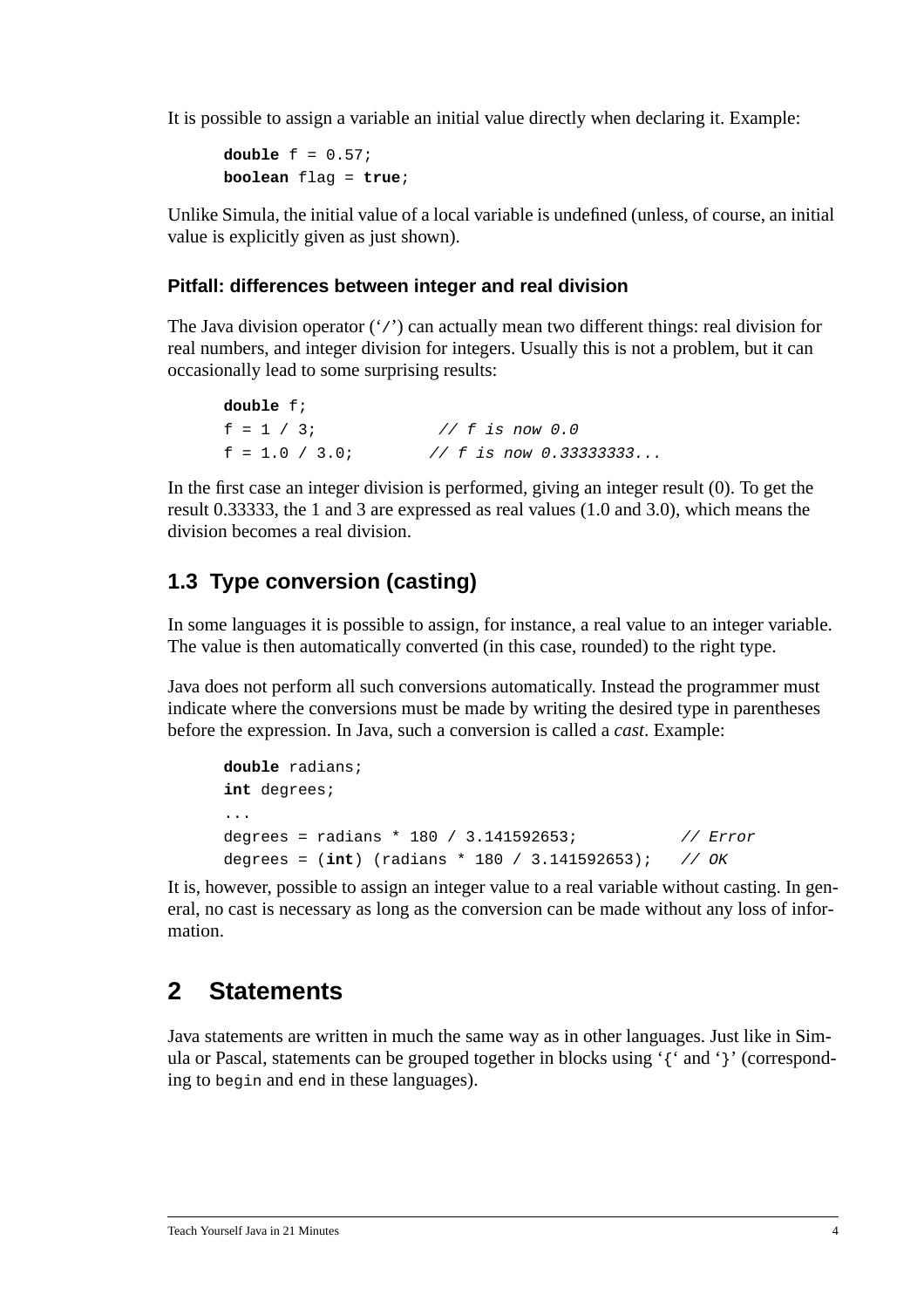#### <span id="page-4-0"></span>**2.1 If statements and boolean expressions**

A simple if statement is written as follows:

**if** 
$$
(n == 3)
$$
  
 $x = 3.2i$ 

Note:

- There is no then keyword
- The condition must be of boolean type and written within parentheses
- Comparison is made using '=='

There are of course a number of other comparison operators, such as ' $\langle \cdot, \cdot \rangle$ ', ' $\langle \cdot, \cdot \rangle$ ', ' $\langle \cdot, \cdot \rangle$ ', ' and so on. The only one that looks different from Simula and Pascal is the 'not equals' operator '!=', which is used in the example below.

if  $(x := 0)$  $y = 3.0 / x$ ; // Executed when x is non-zero **else**  $y = 1$ ;  $\frac{1}{x}$  // Executed when x is zero

#### **Pitfall: semicolons and 'else' statements**

Note that, unlike Simula and Pascal, there should be **a semicolon before the else keyword** in the example above.

However, when one uses braces ('{' and '}') to form a block of statements, **the right brace should NOT be followed by a semicolon**. (In fact, a right brace is never followed by a semicolon in Java.)

```
if (x := 0) {
   y = 3.0 / x;x = x + 1;} else // <--- Note: no semicolon
   y = 1;
```
It is common practice to always include the braces, even if they only contain a single statement. This avoids forgetting them whenever another statement is added.

#### **More about boolean expressions**

For boolean expressions, one needs to use logical operators corresponding to 'and', 'or', and 'not'. In Java, they are written as follows:

| and | && |
|-----|----|
| or  |    |
| not |    |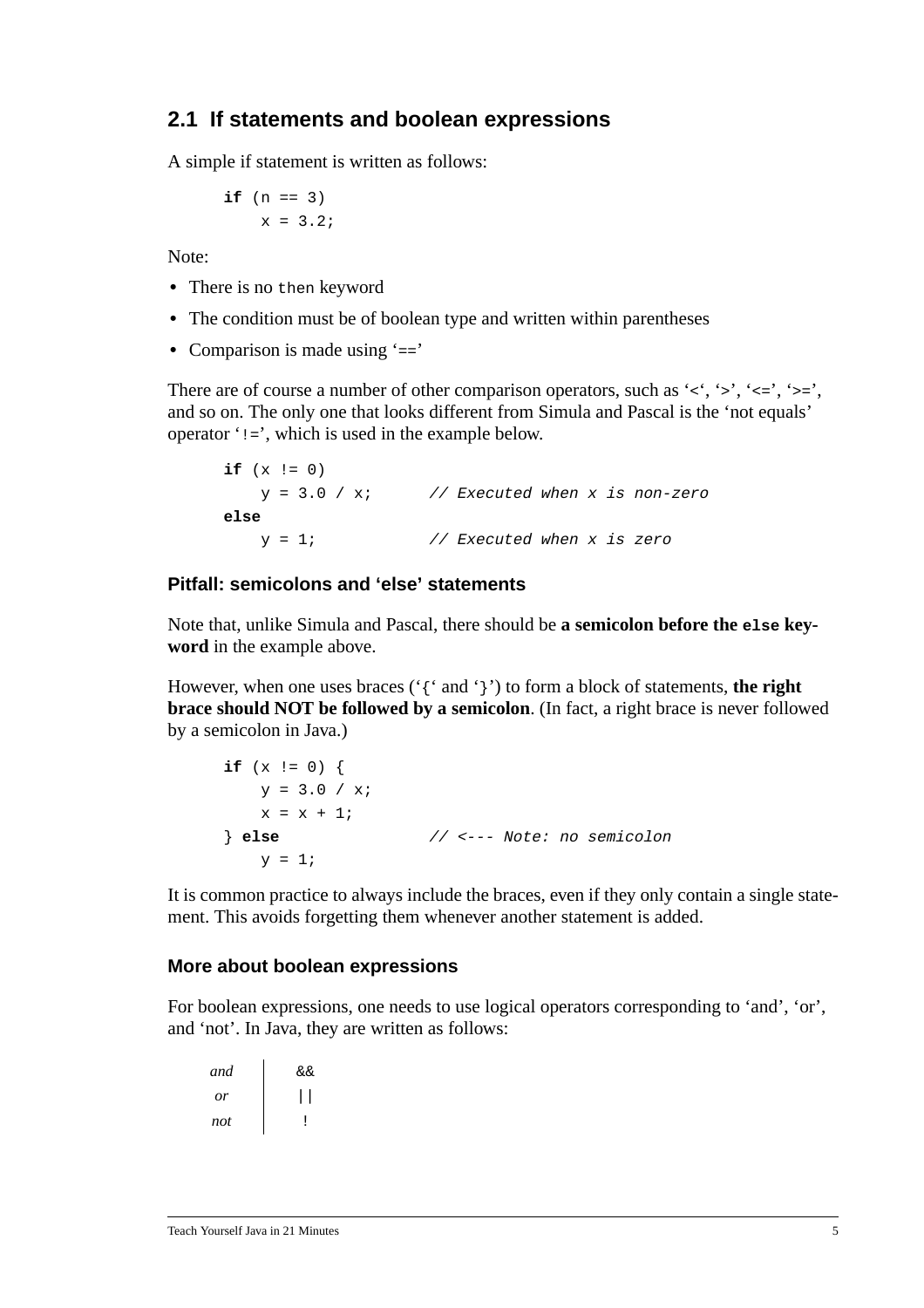<span id="page-5-0"></span>For example:

```
int x, y;
boolean b;
...
if ((x \le 9 \mid | y > 3) \& (b) \{ b = true;
}
```
#### **2.2 While and for statements**

```
// Calculate exp(1). End when the term is less than 0.00001
double sum = 0.0;
double term = 1.0;
int k = 1;
while (term >= 0.00001) {
    sum = sum + term;
    term = term / k;
    k++; \qquad \qquad \qquad // Shortcut for k = k + 1'}
```
As the example shows, there is nothing special about Java's while statement. The for statement is quite general and can be used in some very advanced ways. However, the most common use is to repeat some statement a known number of times:

```
// Calculate 1 + (1/2) + (1/3) + ... + (1/100)
int i;
double sum = 0.0;
for (i = 1; i \le 100; i++)sum = sum + 1.0 / i;
}
```
As indicated in these examples, the statement  $i++$  is a shortcut for  $i = i + 1$ . Actually, there are at least four ways to increment an integer variable<sup>1</sup>:

```
i = i + 1;i++;++i;i + = 1;
```
As long as these statements are not used as parts of a larger expression, they mean exactly the same thing. There corresponding operators for decrementing variables are -- and -=.

## **3 Classes and objects**

As already mentioned, one file normally contains one class.

<sup>1.</sup> Supporting several ways to write essentially the same thing has historical reasons – it is a heritage from the C programming language.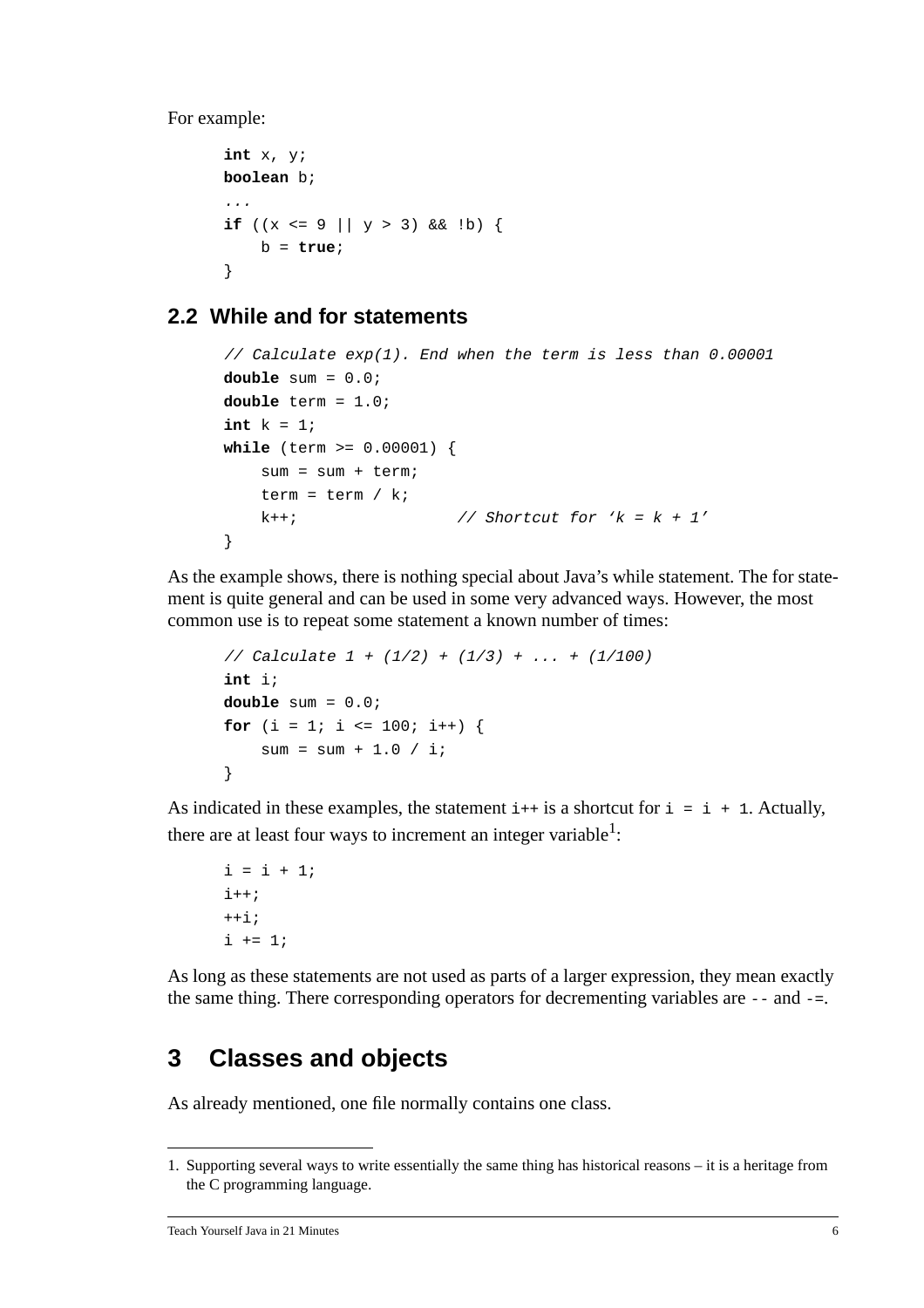### **3.1 Classes**

A class declaration typically contains a set of attributes (sometimes called *instance variables*) and functions (called *methods* in Java). So far a Java class declaration is very similar to one in Simula. Attributes are declared almost as usual:

```
class Turtle {
    private boolean penDown;
    protected int x, y;
    // Declare some more stuff
}
```
The private and protected keywords require some explanation. The private declaration means that those attributes cannot be accessed outside of the class. In general, attributes should be kept private to prevent other classes from accessing them directly.

There are two other related keywords: public and protected. The public keyword is used to declare that something can be accessed from other classes. The protected keyword specifies that something can be accessed from within the class and all its subclasses, but not from the outside.

## **3.2 Methods**

In Java, functions and procedures are called *methods*. Methods are declared as follows:

```
class Turtle {
    // Attribute declarations, as above
    public void jumpTo(int newX, int newY) {
        x = newX;y = newY }
    public int getX() {
        return x;
     }
}
```
This example contains two methods. The first is called  $\frac{1}{2}$  tump  $\frac{1}{2}$  and has two integer parameters, newX and newY.

The second method is called getX, has no parameters, and returns an integer. Note that the empty pair of parentheses must be present.

Both method declarations begin with the keyword public, to make sure they can be accessed from other classes. (It is however possible to declare methods private or protected, which can be useful for internal methods which should not be used from other classes.)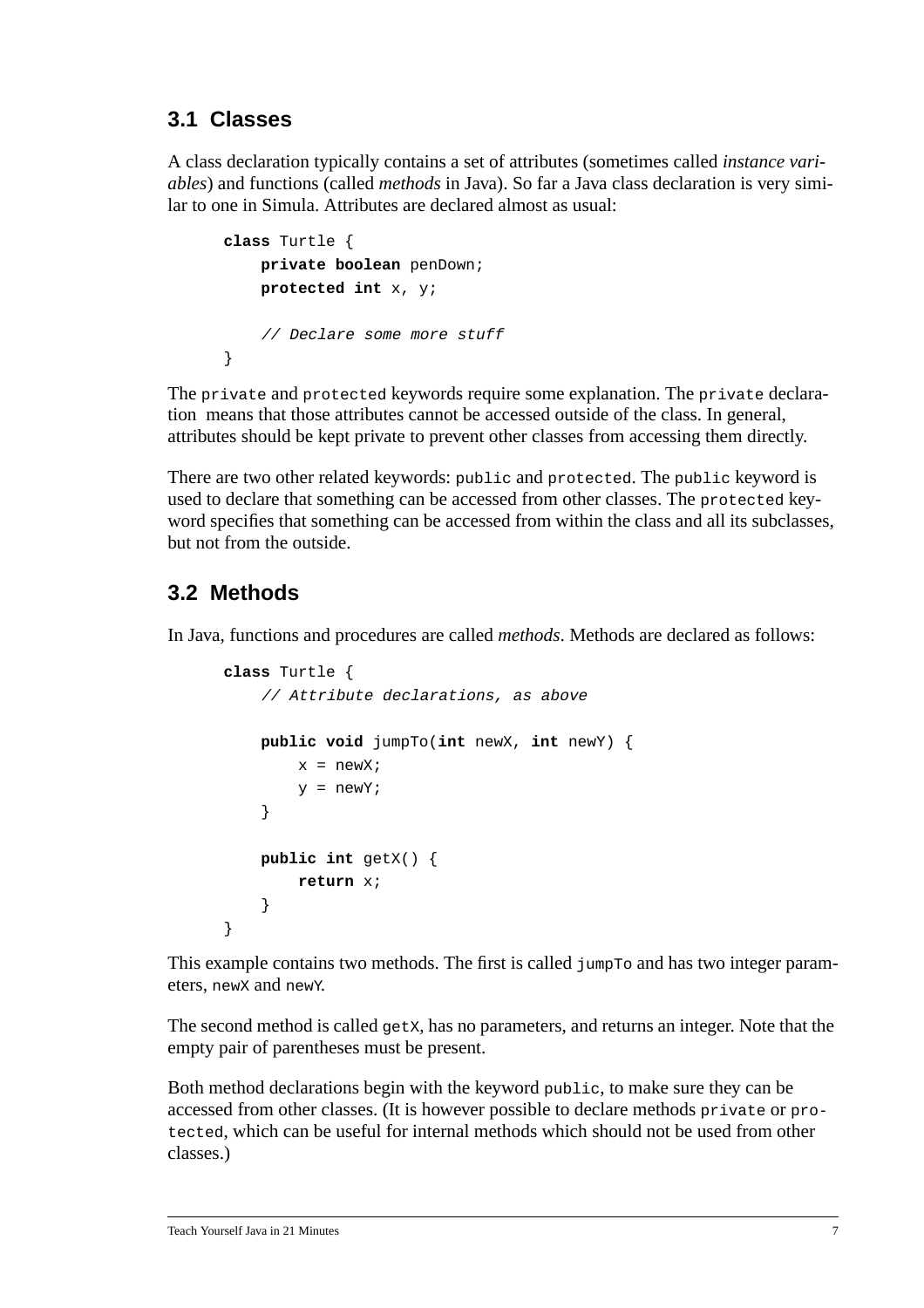Before the method's name, a type is written to indicate the method's return type. The jumpTo method does not return a value (i.e., it is a procedure, not a function). For this reason, it is declared as void (meaning 'nothing'). The get x method returns an integer, so it is declared as int.

## **3.3 Using objects**

The new operator is used to create objects in much the same way as in other languages. If we assume the Turtle class requires two integer parameters (say, X and Y coordinates) a Turtle object can be created as follows:

```
Turtle t;
t = new Turtle(100, 100);
```
The first line is a declaration of a reference variable to a Turtle object, just like a ref(Turtle) declaration in Simula. The second line creates a new Turtle object and sets the  $\pm$  variable to refer to it.

There's nothing strange about calling methods in objects, as the following examples show.

```
int a = t.getX();
t.jumpTo(300, 200);
```
Java has garbage collection, so there is no need to destroy objects manually.

#### **3.4 Parameters to classes: constructors**

In the example above, the Turtle class was assumed to take two parameters. This must of course be specified in the class in some way, and in Java this is done in a special method called the *constructor*. The constructor is automatically called when an object is created, and the parameters of the constructor match those given when an object is created.

The constructor is written just like any ordinary method but with *the same name as the class*, and *no return type* (not even void).

The Turtle constructor could, for instance, look like this:

```
public Turtle(int initX, int initY) {
    x = \text{initX};
    y = initY;
     penDown = false;
}
```
Unlike Simula class parameters, the constructor's parameters are not attributes. Instead they are used to give initial values to the attributes.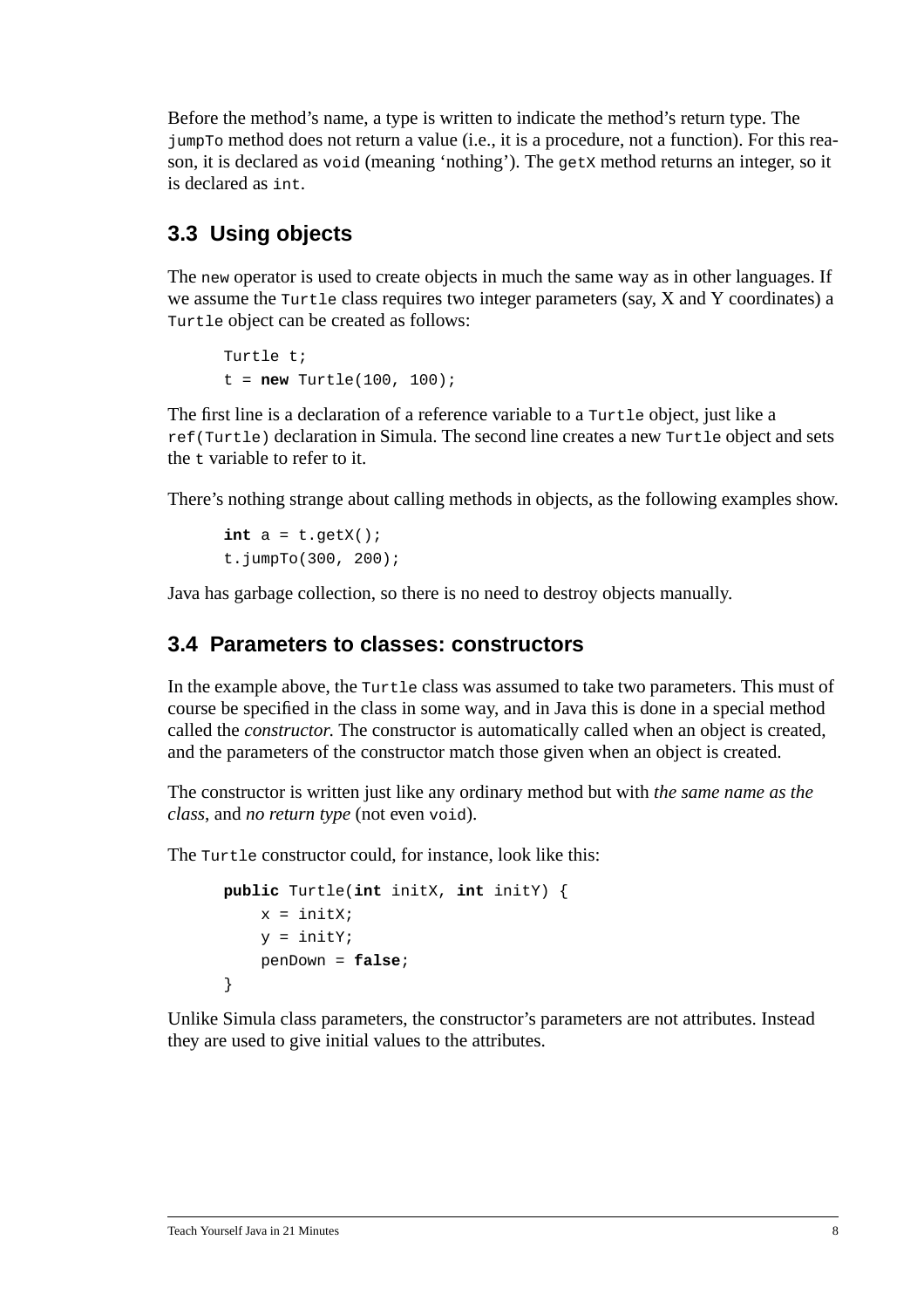### **3.5 The main method**

In Java, statements can only be written within methods in classes. This means that there must be some method which is called by the system when the program starts executing. This method is called main and must be declared in the class which is started from the command line (for example, in the TurtleMaze class if one runs java TurtleMaze).

A main method usually creates a few objects and does some small work to get things going. For Turtle a simple main method may look as follows:

```
public static void main(String[] args) {
    Turtle t = new Turtle(100, 200);
     t.right(90);
    while (t.getX() < 150) {
         t.forward(2);
     }
}
```
There are two new things about main, which can both safely be ignored for now. The first is the static keyword. It means that when the main method is called, it is not associated with an object, but with the class. (This implies that the method cannot access any attributes.)

The other new thing is the parameter named args. If the Java interpreter is given any more information than the class name, this data is passed on to the main method in this parameter.

### **3.6 Inheritance**

To declare a subclass of another class, use the extends keyword in the class declaration:

```
class NinjaTurtle extends Turtle {
    // Declarations for Ninja turtles
}
```
So far, this works in exactly the same way as subclasses in Simula. If the superclass' constructor has any parameters, it must be called first using the keyword super. The constructor for NinjaTurtle might look like this:

```
public NinjaTurtle(int initX, int initY, String name) {
    super(initX, initY); // Call superclass' constructor
    // ... do some more initialization stuff...
}
```
#### **Virtual methods**

In Java, all methods are virtual, so there is no need for any special syntax for virtual methods. A method in a class automatically overrides any method with the same name and parameters in any superclass.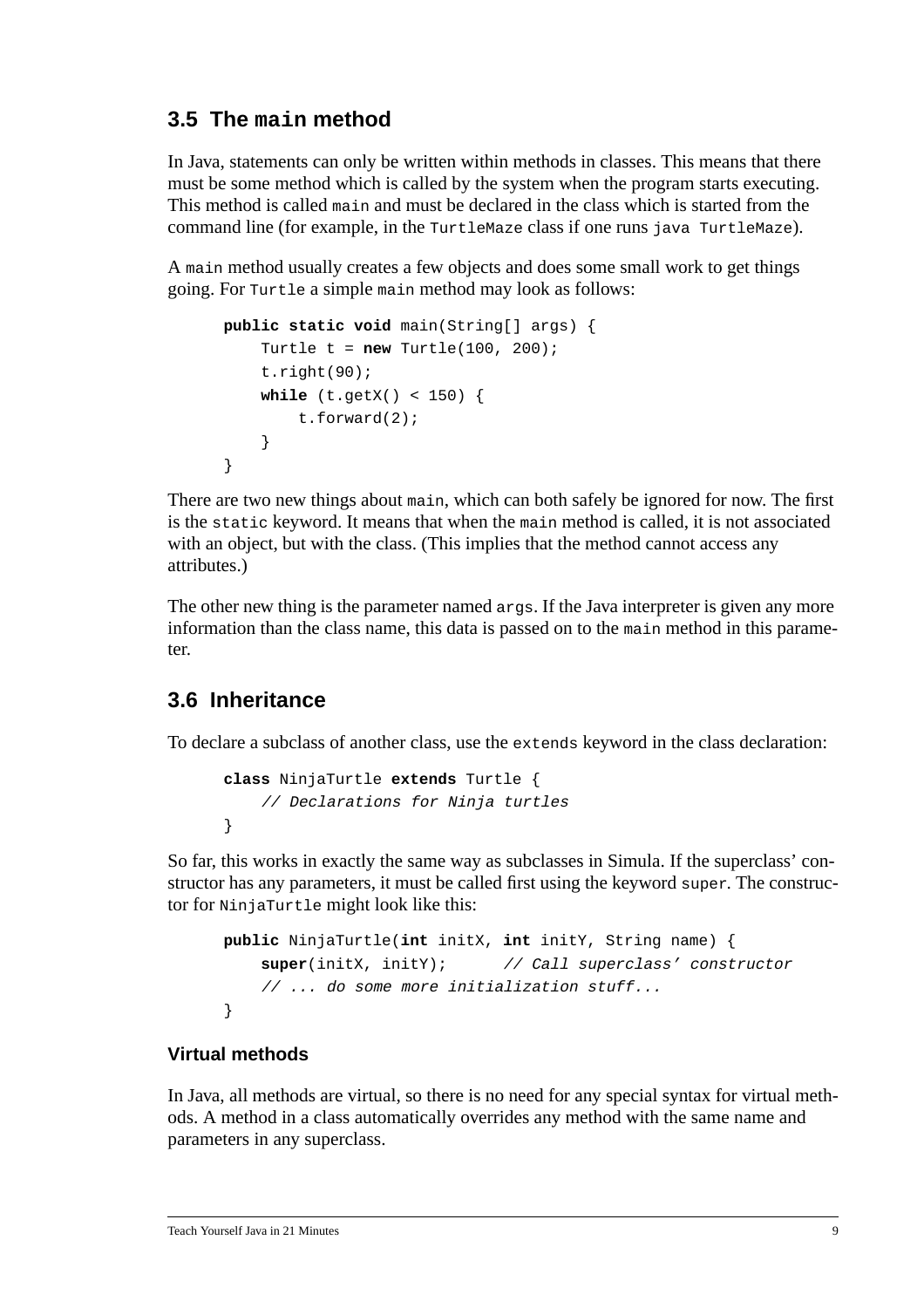It is possible to declare *abstract* methods. Such methods are really just declarations without any associated implementation, meaning that the method must be implemented in some subclass. Consider, for example, a class for graphic figures: Figure. That class is then specialized into Circle, Square and so on. All figures can be drawn, but the implementation is left to subclasses. The draw method in Figure could be declared as follows:

**public abstract void** draw();

A class with one or more abstract methods is itself called abstract, and must be declared as such by writing abstract class instead of class. It is not possible to create objects from abstract classes.

#### **3.7 Interfaces and listeners**

An *interface* can be used to specify that a class has to provide a certain set of methods. This can be useful in a number of situations and is perhaps best shown with an example as follows.

Programs with graphical user interfaces often need to be informed whenever the mouse is clicked. Usually the program has some method which should be automatically called by the system whenever the user clicks the mouse.

Java provides a very flexible way of specifying an object and a method to call in such situations. Suppose the window system declares an *interface*, written as follows:

```
interface MouseListener {
   void processMouseClick(int x, int y);
}
```
This declaration essentially says that if an object should be used to handle mouse clicks, its class should contain a processMouseClick method with two integer parameters.

A class can then be declared to *implement* that interface:

```
class SomeClass extends SomeOtherClass implements MouseListener {
    // ...declarations...
   public void processMouseClick(int x, int y) {
        // Do something sensible here
     }
}
```
Finally, the window system should have some method to register MouseListener objects to inform whenever a mouse is clicked. Such a method might look like as follows:

```
class WindowSystem {
    public void addMouseListener(MouseListener m) {
        // Insert m into some clever data structure
     }
    // ... and loads of more stuff...
}
```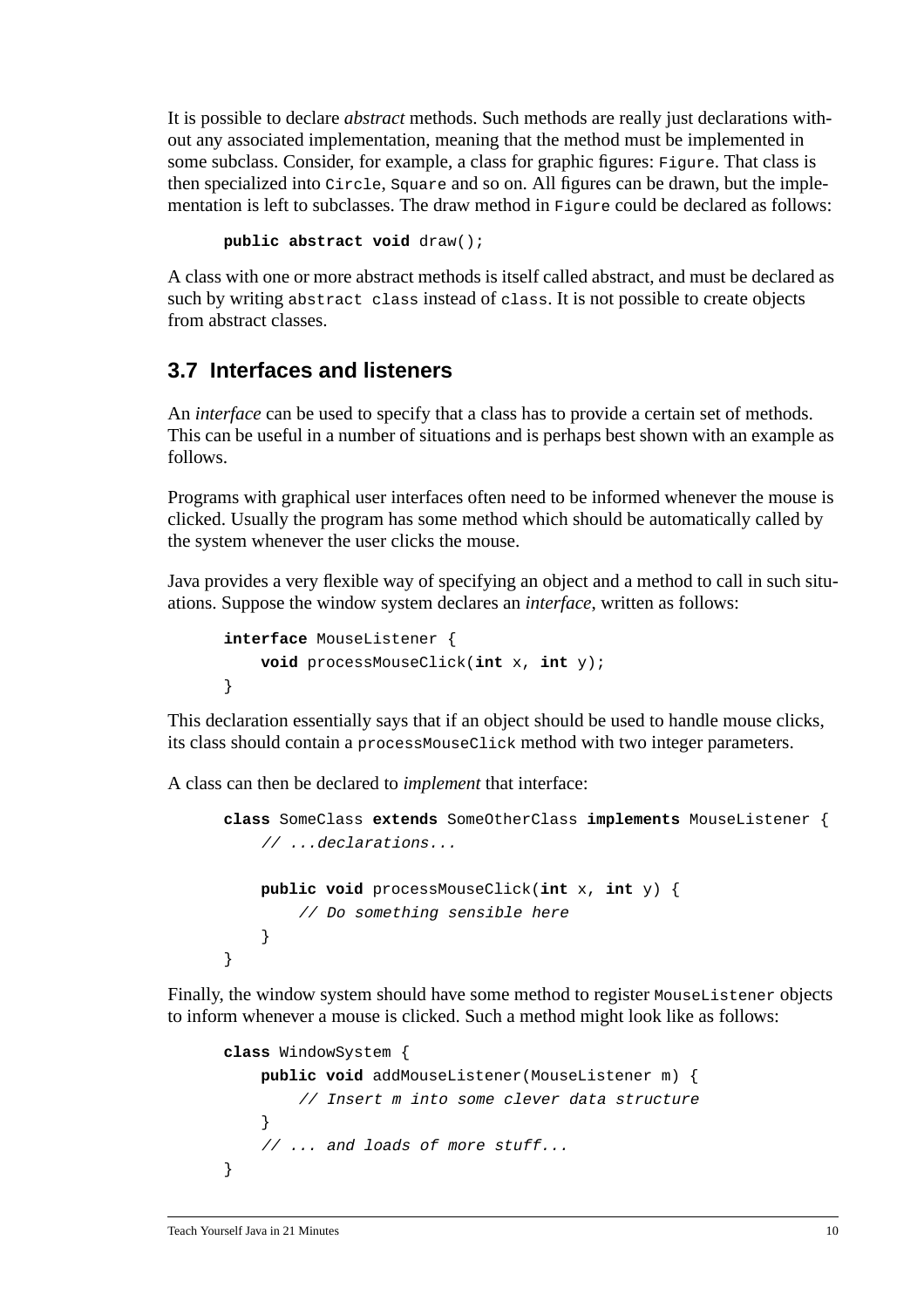Note that the type of the parameter m is not a class, but an interface. In other words, it does not matter of which class the listener is, as long as that class implements the MouseListener interface. This turns out to be a quite flexible technique in practice, since the different components need very little information about each other.

## **4 Exceptions**

Many things can go wrong during the execution of a program. These *run-time errors* can be divided into two broad categories:

- **•** Faults introduced by the programmer, such as division by zero or calling a method with a null reference.
- **•** Things out of the program's control, such as a user entering a garbage on the keyboard when the program expects a positive integer.

The latter category is the one that programmers usually take care of. The traditional way of handling these errors is to put the code in question in some method which returns a value to indicate whether whings went well or not. A method to read a positive integer from the keyboard could, for instance, look like this:

```
public int getNatural() { ... }
```
Suppose the special value -1 is used to indicate that an invalid number was entered by the user. The code that calls this method would then have to check the return value with an if statement. If that code is part of some method, that method may in turn have to return some value to indicate that things went wrong. This kind of programming can easily turn into a lot of if statements and special return values, and very few statements that actually do something.

## **4.1 Catching exceptions**

Using Java exceptions, the method above could be declared as follows:

**public int** getNatural() **throws** IOException { ... }

This method is said to *throw* an *exception* (more specifically, an IOException) when something else than a natural number is entered on the keyboard. The code that calls the method could look like this:

```
int m, n;
try {
   n = getNatural();
   m = n * 2; // If an exception is thrown, this is not executed
}
catch (IOException e) {
    // The user entered something wrong. Use 1 as default.
   n = 1;m = 2;
}
```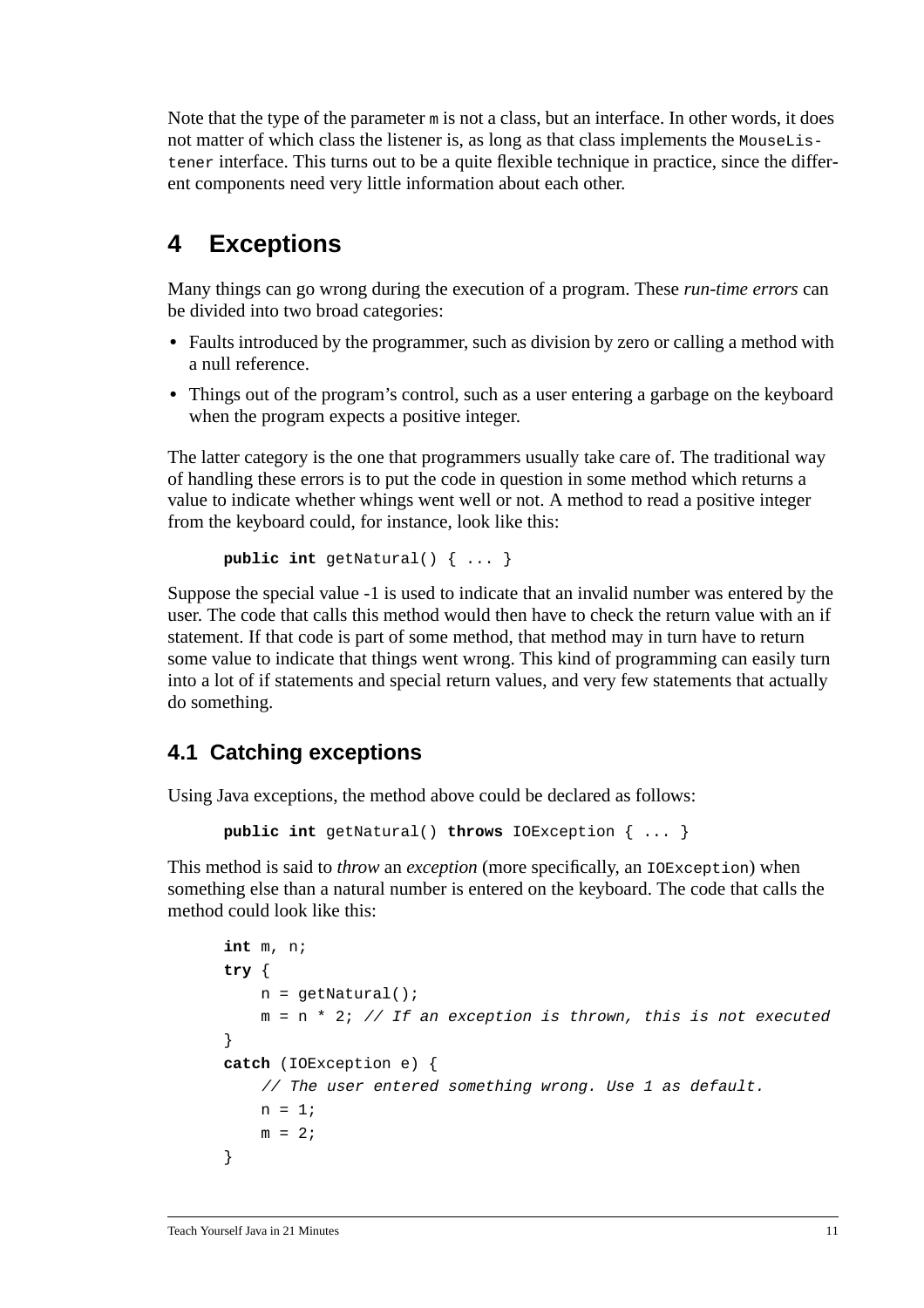The statement(s) within the try clause are executed as usual, but whenever an exception occurs, the try clause is interrupted and the statements within the corresponding catch clause are executed. The execution then continues after the try/catch clauses.

The try clause can contain many statements that throw exceptions, and there can be several different catch clauses. This means that the error handling is separated from the code that actually does the work. It often also helps in reducing the complexity of the error handling code.

If a method does not handle an exception (for instance, if it uses the getNatural() method without any try/catch clauses), the exception must be passed on to the calling method. This is done using a throws declaration as indicated above:

```
public void doStuff() throws IOException {
    int n = getNatural(); // May throw an exception
    // Clever calculations using n...
}
```
The method that calls  $\text{d}$  ostuff() must in turn either catch the exception or pass it on. If the exception is not caught (even the main method passes it on), the execution is aborted with an error message.

## **4.2 Throwing exceptions**

It is of course also possible to throw exceptions yourself when things go wrong. The getNatural() method could look as follows (in Java-pseudo-code):

```
public int getNatural() throws IOException {
    char ch;
    while (more input) {
         ch = (read character);
        if (ch < '0' || ch > '9') {
             throw new IOException("bad natural number");
         }
         ...
     }
     ...
}
```
Note the new keyword in the throw statement above. This reveals that the exception is actually an object which can contain information. In particular, it contains a string describing the error, as indicated above.

### **4.3 Declaring new exceptions**

Although there are a number of pre-defined exception classes in Java, you may occasionally need to declare your own exceptions. This can be done by creating a subclass of the existing Exception class. Suppose we want to throw an exception when some external equipment is overheating. Such an exception could hold information about the current temperature, as follows: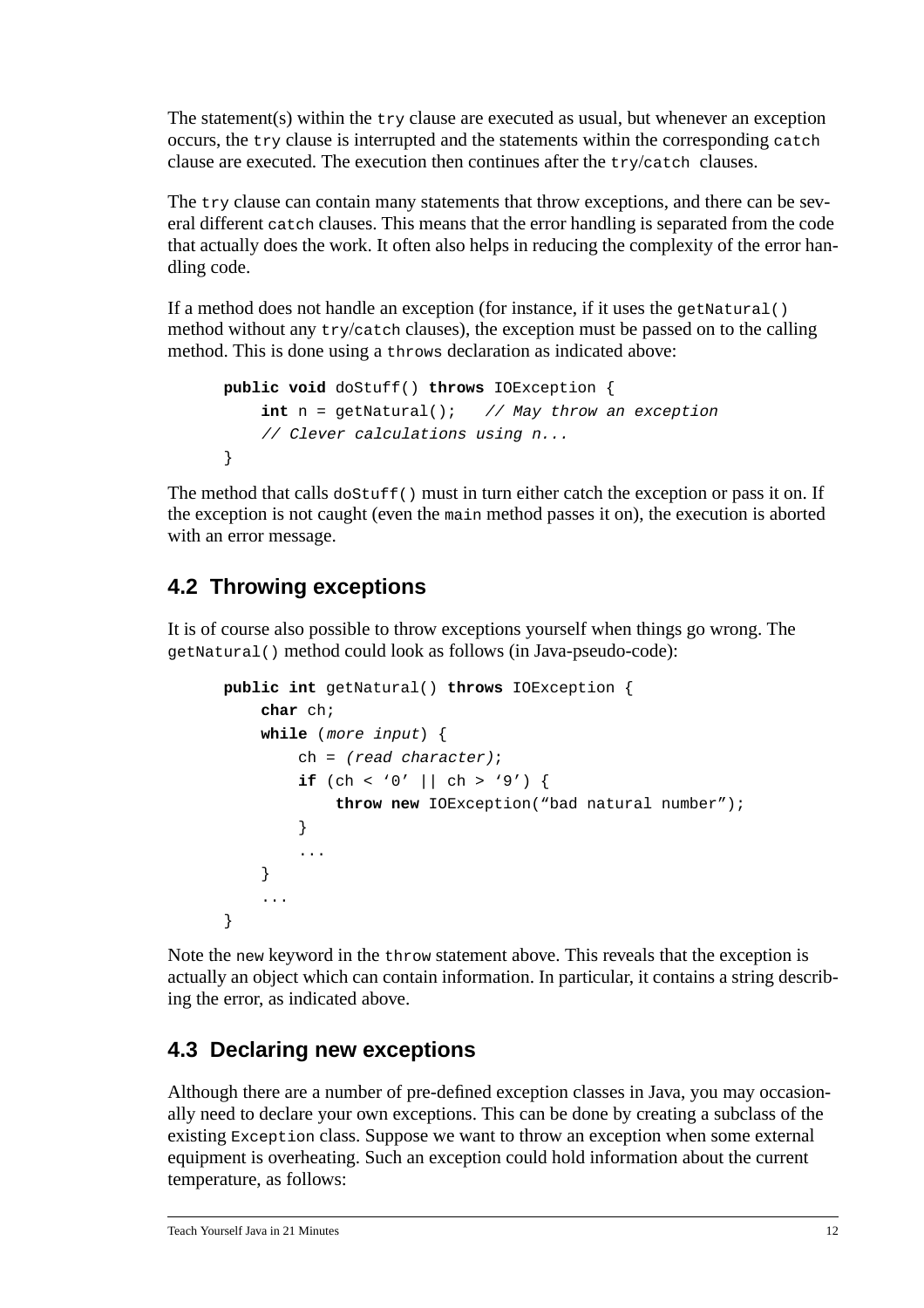```
class OverheatedException extends Exception {
    public OverheatedException(String s, double temp) {
        super(s);
         myTemperature = temp;
     }
    public double getTemperature() {
        return myTemperature;
     }
    private double myTemperature;
}
```
## **4.4 Unchecked exceptions**

Some exceptions do not have to be caught: the so-called *unchecked* exceptions which are thrown by the run-time system in some cases. For instance, when an integer division by zero occurs, an ArithmeticException is thrown by the system. This exception is normally not caught anywhere, so when it is thrown the execution of the program is aborted with an error message (just like in most other languages).

It is possible to catch these unchecked exceptions, which can occasionally be useful.

## **5 Miscellaneous**

This section contains a few details about Java that might be useful to know when writing Java programs.

### **5.1 Comments**

One kind of comments has already been shown: the line comment, which starts with '//' and extends to the end of a line. Multi-line comments are written using '/\*' and '\*/' as follows:

```
/* This is a comment
    which continues on to a second line */
```
(A special case of such multi-line comments are the *documentation comments*. They are written immediately before classes and methods and begin with '/\*\*' (two asterisks) and end, as usual, with  $\langle \cdot \rangle$  (one asterisk). Such comments are used by a special tool,  $\gamma$  javadoc, to automatically generate low-level documentation of the program.)

## **5.2 Using packages**

Some of the library classes, as well as some of the help classes for the laboratories, are provided in *packages*. To use the classes from a package, they must be *imported*.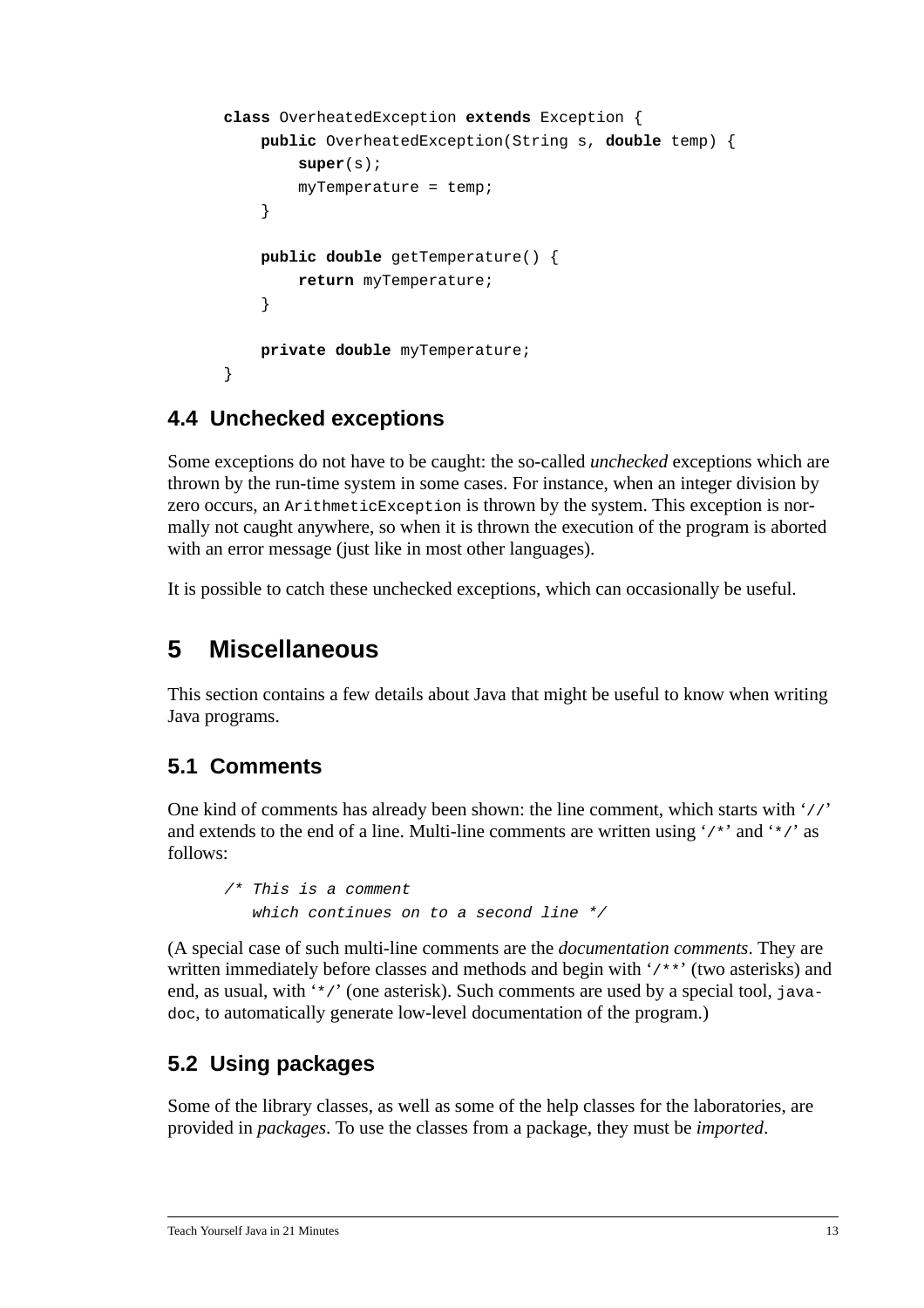For instance, many of the classes used for graphical user interfaces in Java (AWT, or Abstract Window Toolkit) belong to the java.awt package. To use these classes, the following must be written first in the source file:

```
import java.awt.*;
```
#### **5.3 Arrays**

A Java array is similar to an object in some ways. It is for example accessed using reference variables. Array references can be declared as follows:

```
int[] someInts; // An integer array
Turtle[] turtleFarm; // An array of references to Turtles
```
Since these variables are only references to arrays, the array sizes are not given in the declarations, but when the arrays are actually created.

```
someInts = new int[30];
turtleFarm = new Turtle[100];
```
The array elements can then be used as any simple scalar variables. (Note that indices always start at 0 and end at the size **minus one**, so the elements of the someInts array have the indices 0 to 29.)

```
int i;
for (i = 0; i < someInts.length; i = i + 1) {
    someInts[i] = i * i;
}
```
The expression someInts.length means in the length of the vector, 30 in this case.

### **5.4 Writing to the terminal**

To write something to the terminal, call one of the methods print and println in the object System.out. They both write the argument (a String) to the terminal. The latter method, println, also ends the line. Example:

```
System.out.print("Jag vill bo ");
System.out.println("i en svamp");
System.out.println("Annars får jag kramp");
```
The resulting output is:

Jag vill bo i en svamp Annars får jag kramp

Variable values can be printed like this:

```
int a;
a = 6 * 7;System.out.println("6 * 7 = " + a);
```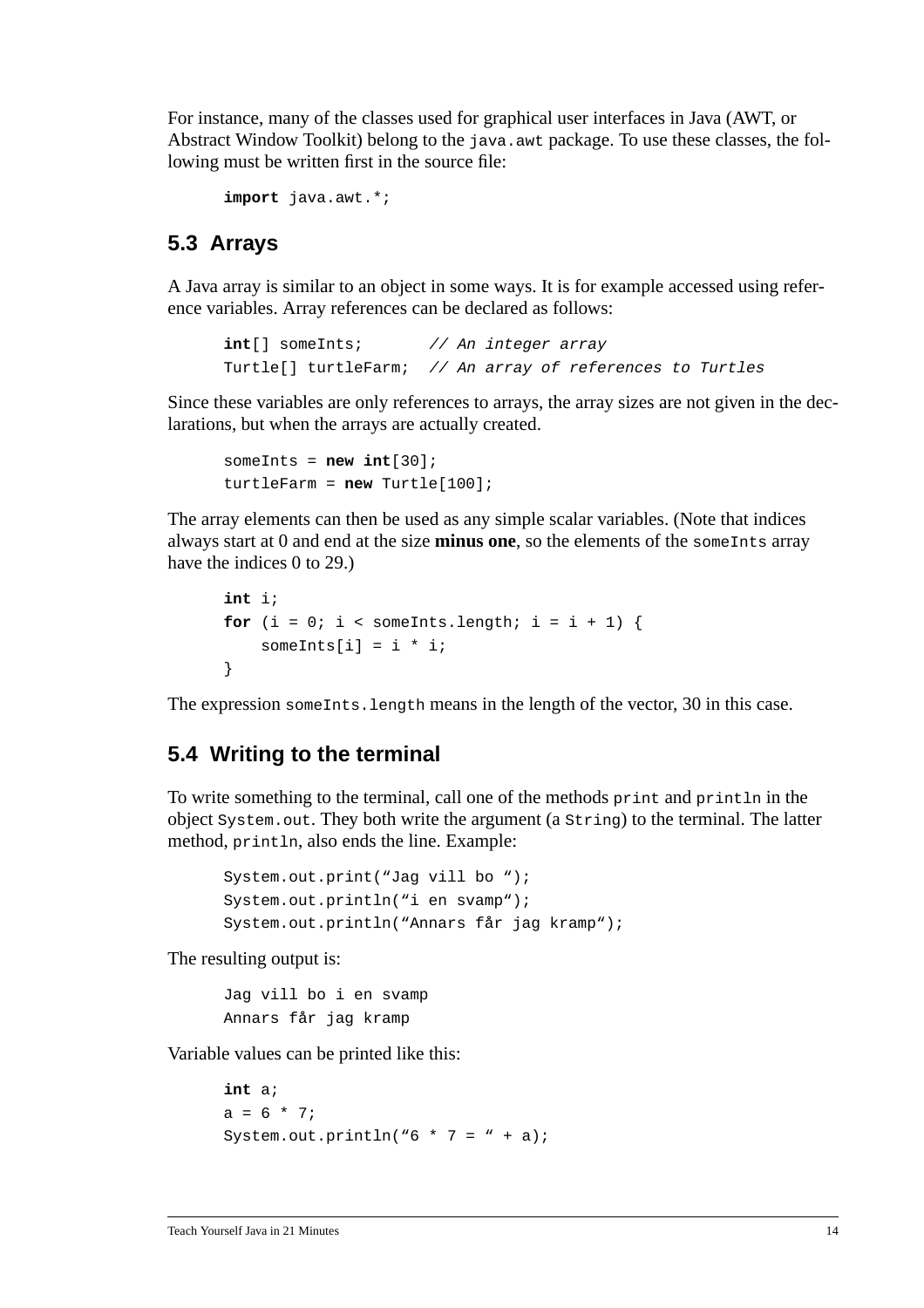## **6 A complete Java program**

The following example program displays a window with graphical figures (squares and circles). The program is not intended to be useful in any way except as an example of a complete Java program.

#### **Figure.java**

```
import java.awt.*;
/**
 * Simple abstract class for graphic figures that can be drawn in windows.
  */
abstract class Figure {
     /**
      * Constructor: takes two parameters, the X and Y coordinates.
      */
    public Figure(int inX, int inY) {
        x = \text{inx}y = \text{inv}; }
     /**
      * Abstract method for drawing this thing.
 *
      * The g parameter is a 'pen' that can be used to draw things
      * in the window.
      */
     public abstract void draw(Graphics g);
     /**
      * Move the figure to (newX, newY).
      */
    public void move(int newX, int newY) {
        x = newX;y = newY }
     protected int x, y; // X and Y coordinates
}
```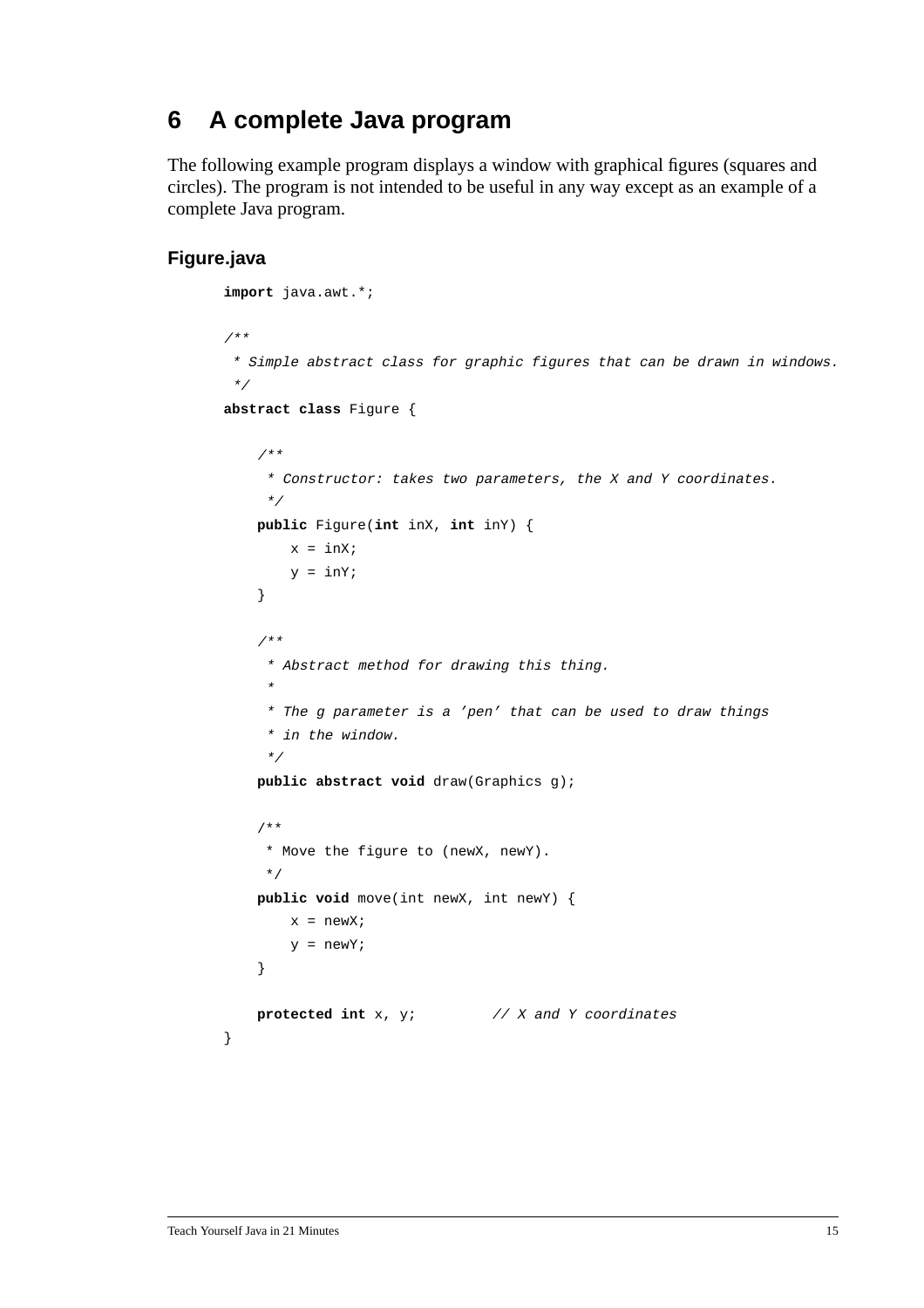#### **Square.java**

```
import java.awt.*;
       /**
         * A square that can be drawn in a window. The coordinates represent the
         * upper left corner of the square.
         */
      class Square extends Figure {
            /**
            * Constructor: first two parameters are the coordinates, the third is
             * the side.
             */
           public Square(int inX, int inY, int inSide) {
               super(inX, inY);
               side = inSide;
            }
            /**
             * Drawing method for squares.
             */
            public void draw(Graphics g) {
               g.drawRect(x, y, side, side);
            }
            private int side; // Square side
      }
Circle.java
      import java.awt.*;
       /**
         * Circle class. The coordinates represent the circle's center.
         */
      class Circle extends Figure {
```

```
 /**
  * Constructor: the first two parameters are the coordinates,
  * the third is the diameter.
  */
public Circle(int inX, int inY, int inDiam) {
    super(inX, inY);
    d = i nDiam;
```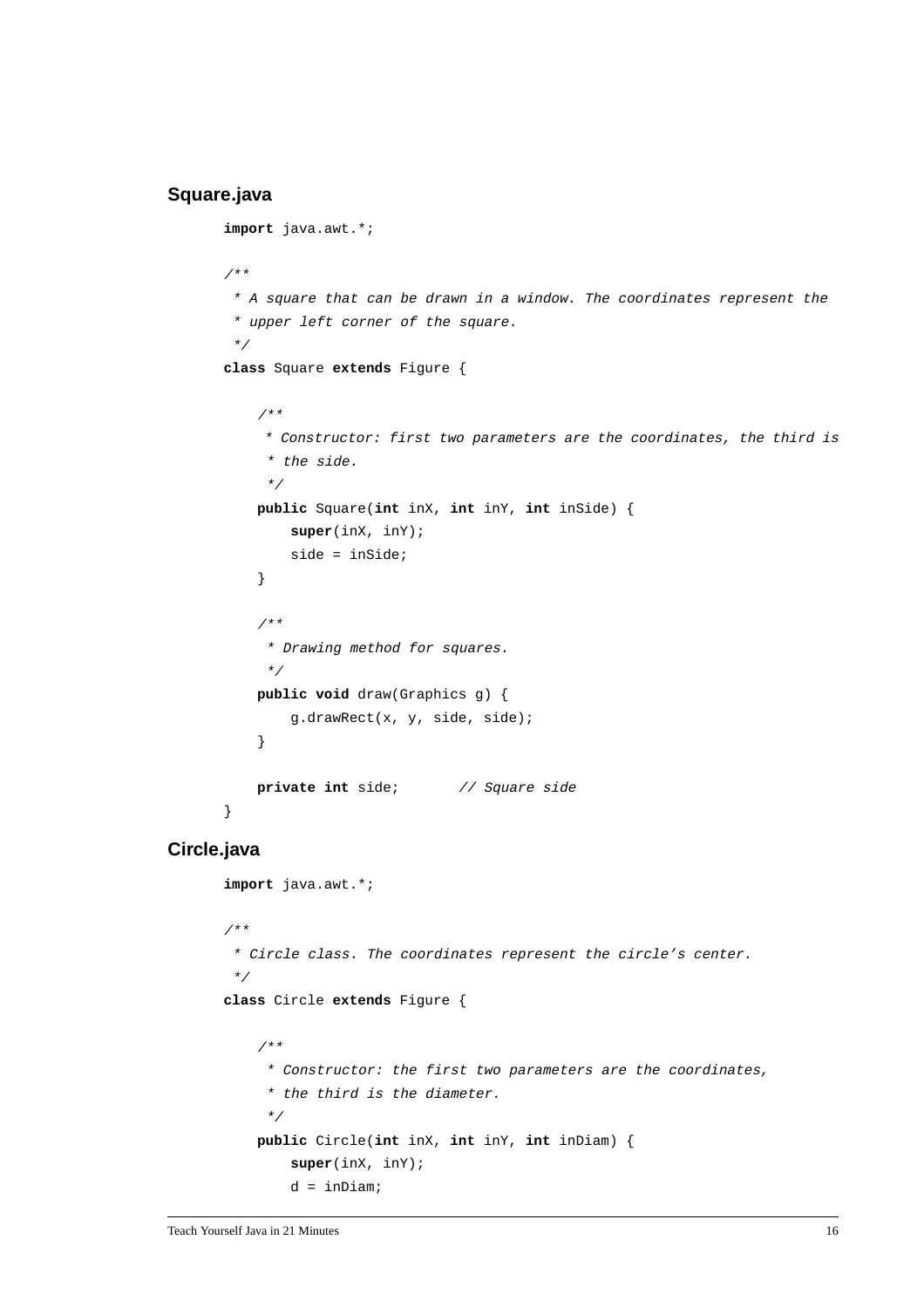```
 }
     /**
      * Drawing method for circles.
      */
   public void draw(Graphics g) {
       g.drawOval(x, y, d, d);
     }
   private int d; // Circle diameter
}
```
#### **FigureWindow.java**

**import** java.awt.\*;

```
/**
 * A simple window to display graphic figures in. The window is a subclass
 * of the Java 'Frame' class, which describes graphic windows. The window
  * keeps its figures in an array.
 *
  * The Java window system (AWT) automatically calls the paint method in
  * the Frame class whenever the window's contents need to be redrawn. A
  * new implementation of paint is provided in FigureWindow to handle the
  * drawing.
  */
class FigureWindow extends Frame {
     /**
     * Constructor: the parameter indicates the maximal number of figures.
      */
    public FigureWindow(int max) {
        super("Fabulous Figures"); // Window title
        figures = new Figure[max];
        nbrOfFigures = 0;
     }
     /**
     * Add the figure f to the window. If the maximal number of figures has
      * been reached, nothing happens.
      */
    public void addFigure(Figure f) {
        if (nbrOfFigures < figures.length) {
             figures[nbrOfFigures] = f;
             nbrOfFigures++;
        }
     }
```